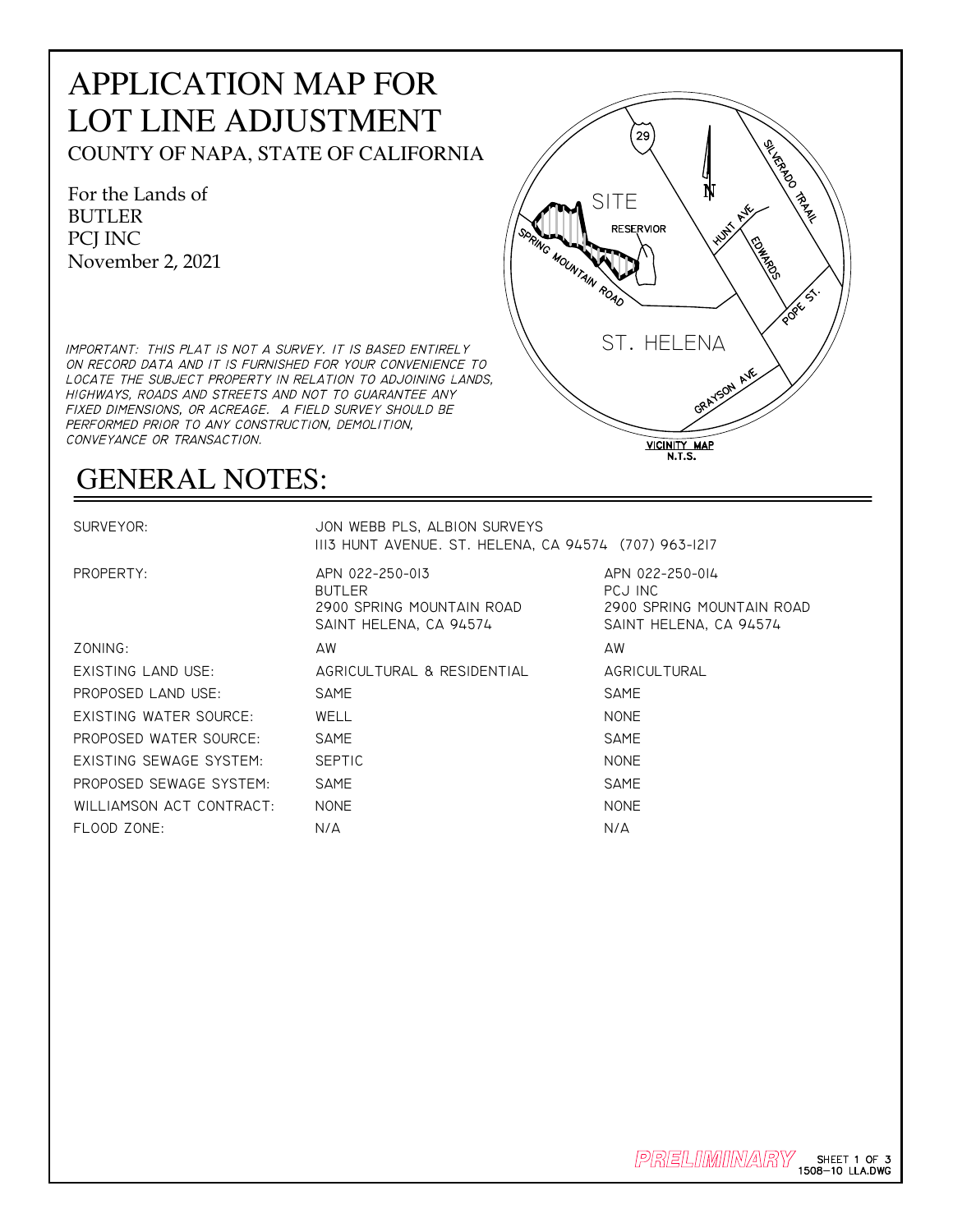## Lands of CITY OF ST. HELENA 009-130-013 (RESERVOIR)

|                                                |                 | LINE TABLE  |        |  |  |
|------------------------------------------------|-----------------|-------------|--------|--|--|
| adius                                          | Line            | Bearing     | Length |  |  |
| 00.00                                          | L1              | N37°13'30"E | 331.39 |  |  |
| 5.00                                           | L <sub>2</sub>  | S59°24'58"E | 25.72  |  |  |
| 5.00                                           | L3              | S86°19'38"E | 58.48  |  |  |
| 5.00                                           | L4              | S1°16'47"E  | 63.29  |  |  |
| 5.00                                           | L5              | N88°43'13"E | 20.00  |  |  |
| 30.00                                          | L <sub>6</sub>  | N30°29'06"E | 114.80 |  |  |
| 15.00                                          | L7              | S86'32'13"E | 42.49  |  |  |
| 55.00                                          | L8              | S50°30'07"E | 252.21 |  |  |
| 70.00                                          | L9              | N67°10'12"E | 194.15 |  |  |
| 05.00                                          | L10             | N18°35'27"E | 194.67 |  |  |
| 30.00                                          | L11             | N61°49'39"W | 392.04 |  |  |
|                                                | L12             | N11*16'00"E | 63.31  |  |  |
|                                                | L13             | N2°24'00"W  | 104.90 |  |  |
|                                                | L14             | N44°31'00"E | 326.45 |  |  |
|                                                | L15             | S29°00'00"E | 157.00 |  |  |
|                                                | L16             | S44°00'00"E | 207.90 |  |  |
|                                                | L17             | N45'12'00"W | 251.62 |  |  |
|                                                | L <sub>18</sub> | S89°57'00"W | 69.75  |  |  |
|                                                | L19             | S74'19'55"W | -30.00 |  |  |
|                                                | L20             | N61°13'36"W | 32.44  |  |  |
|                                                | L21             | N29°53'37"W | 130.65 |  |  |
|                                                | L22             | S29°19'55"E | 170.60 |  |  |
|                                                | L23             | S55°03'05"E | 104.39 |  |  |
|                                                | L24             | S38°30'44"W | 82.67  |  |  |
|                                                | L25             | N5°40'37"W  | 156.22 |  |  |
|                                                | L26             | N58°52'04"E | 25.60  |  |  |
|                                                | L27             | S70°04'33"E | 44.22  |  |  |
|                                                | L <sub>28</sub> | S22°33'47"W | 108.06 |  |  |
|                                                | L29             | S28°10'02"W | 36.51  |  |  |
|                                                | L30             | S74°16'27"W | 182.40 |  |  |
|                                                | L31             | N15°10'44"W | 129.56 |  |  |
|                                                | L32             | N6°31'07"W  | 207.94 |  |  |
|                                                | L33             | N58°42'12"E | 108.31 |  |  |
|                                                | L34             | N48°35'56"E | 29.41  |  |  |
|                                                | L35             | N26'51'49"W | 143.11 |  |  |
| PRELIMINARY<br>SHEET 3 OF 3<br>1508-10 LLA.DWG |                 |             |        |  |  |



| TABL F<br>CURVE |           |        |        |
|-----------------|-----------|--------|--------|
| e               | Delta     | Length | Radius |
|                 | 26°55'14" | 93.97  | 200.00 |
|                 | 35°17'07" | 40.03  | 65.00  |
|                 | 49'45'33" | 56.45  | 65.00  |
|                 | 38'23'05" | 110.54 | 165.00 |
|                 | 56'53'08" | 94.32  | 95.00  |
|                 | 44°29'46" | 333.94 | 430.00 |
|                 | 59°51'29" | 203.72 | 195.00 |
|                 | 75°29'18" | 467.72 | 355.00 |
|                 | 44°26'33" | 209.43 | 270.00 |
|                 | 31"17'01" | 221.13 | 405.00 |
|                 | 9°56'25"  | 91.95  | 530.00 |
|                 |           |        |        |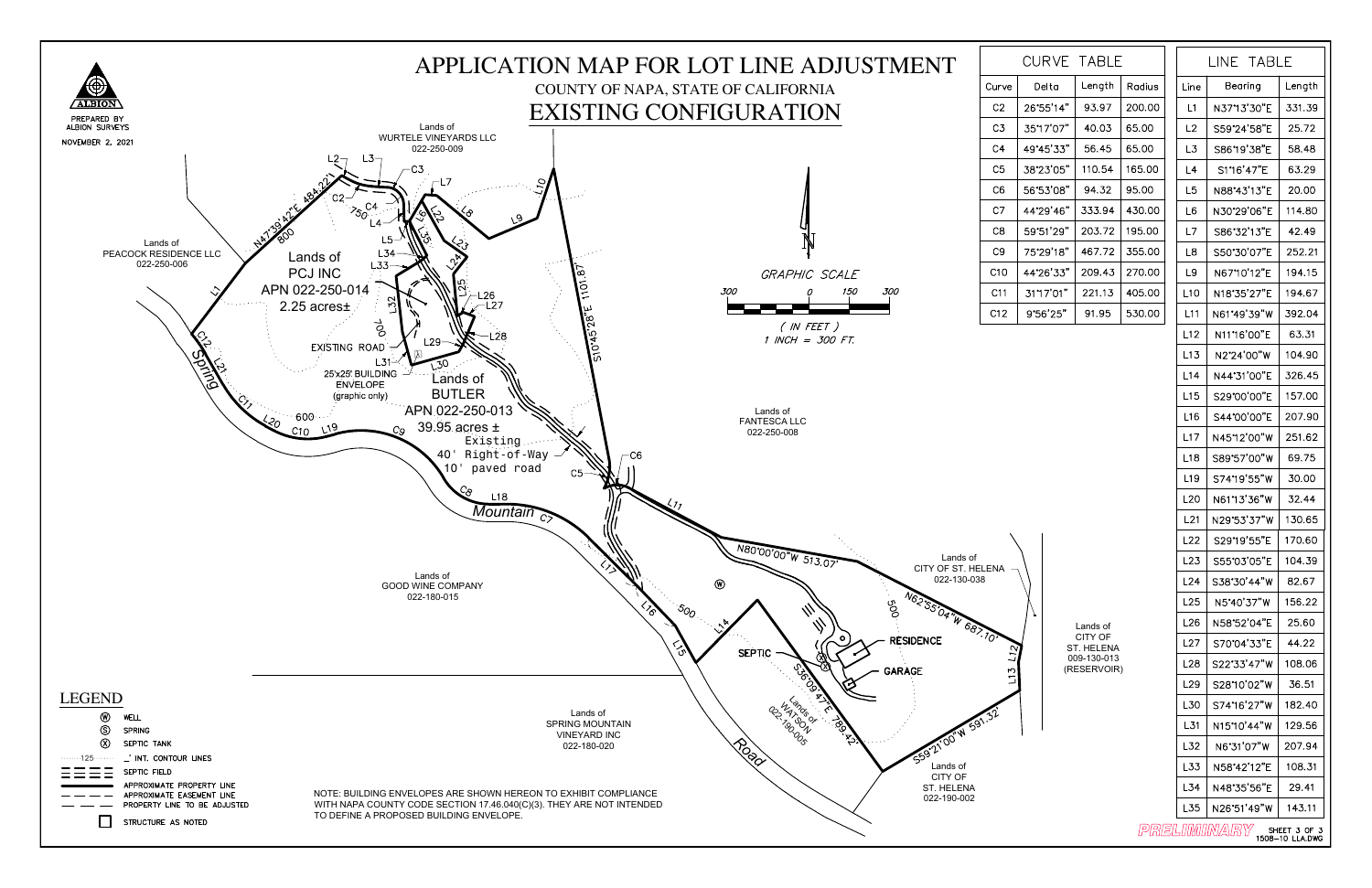Lands of CITY OF ST. HELENA 009-130-013 (RESERVOIR)

 $\mathcal{P}$ RELIMINARY sheet 3 of 3  $^{\prime\prime}$ 



| TABL F<br>CURVE |           |        |        |
|-----------------|-----------|--------|--------|
| e               | Delta     | Length | Radius |
|                 | 26°55'14" | 93.97  | 200.00 |
|                 | 35°17'07" | 40.03  | 65.00  |
|                 | 49'45'33" | 56.45  | 65.00  |
|                 | 38'23'05" | 110.54 | 165.00 |
|                 | 56'53'08" | 94.32  | 95.00  |
|                 | 44'29'46" | 333.94 | 430.00 |
|                 | 59°51'29" | 203.72 | 195.00 |
|                 | 75°29'18" | 467.72 | 355.00 |
|                 | 44°26'33" | 209.43 | 270.00 |
|                 | 31"17'01" | 221.13 | 405.00 |
|                 | 9°56'25"  | 91.95  | 530.00 |
|                 |           |        |        |

| LINE TABLE       |             |        |
|------------------|-------------|--------|
| Line             | Bearing     | Length |
| L1               | N37°13'30"E | 331.39 |
| L2               | S59°24'58"E | 25.72  |
| L3               | S86°19'38"E | 58.48  |
| L4               | S1'16'47"E  | 63.29  |
| L5               | N88°43'13"E | 20.00  |
| L6               | N30'29'06"E | 114.80 |
| L7               | S86'32'13"E | 42.49  |
| L8               | S50°30'07"E | 252.21 |
| L9               | N67"10'12"E | 194.15 |
| L10              | N18°35'27"E | 194.67 |
| L11              | N61°49'39"W | 392.04 |
| L12              | N11"16'00"E | 63.31  |
| L13              | N2°24'00"W  | 104.90 |
| L14              | N44°31'00"E | 326.45 |
| L15              | S29°00'00"E | 157.00 |
| L <sub>16</sub>  | S44°00'00"E | 207.90 |
| L17              | N45°12'00"W | 251.62 |
| L <sub>1</sub> 8 | S89°57'00"W | 69.75  |
| L19              | S74'19'55"W | 30.00  |
| L20              | N61°13'36"W | 32.44  |
| L21              | N29°53'37"W | 130.65 |